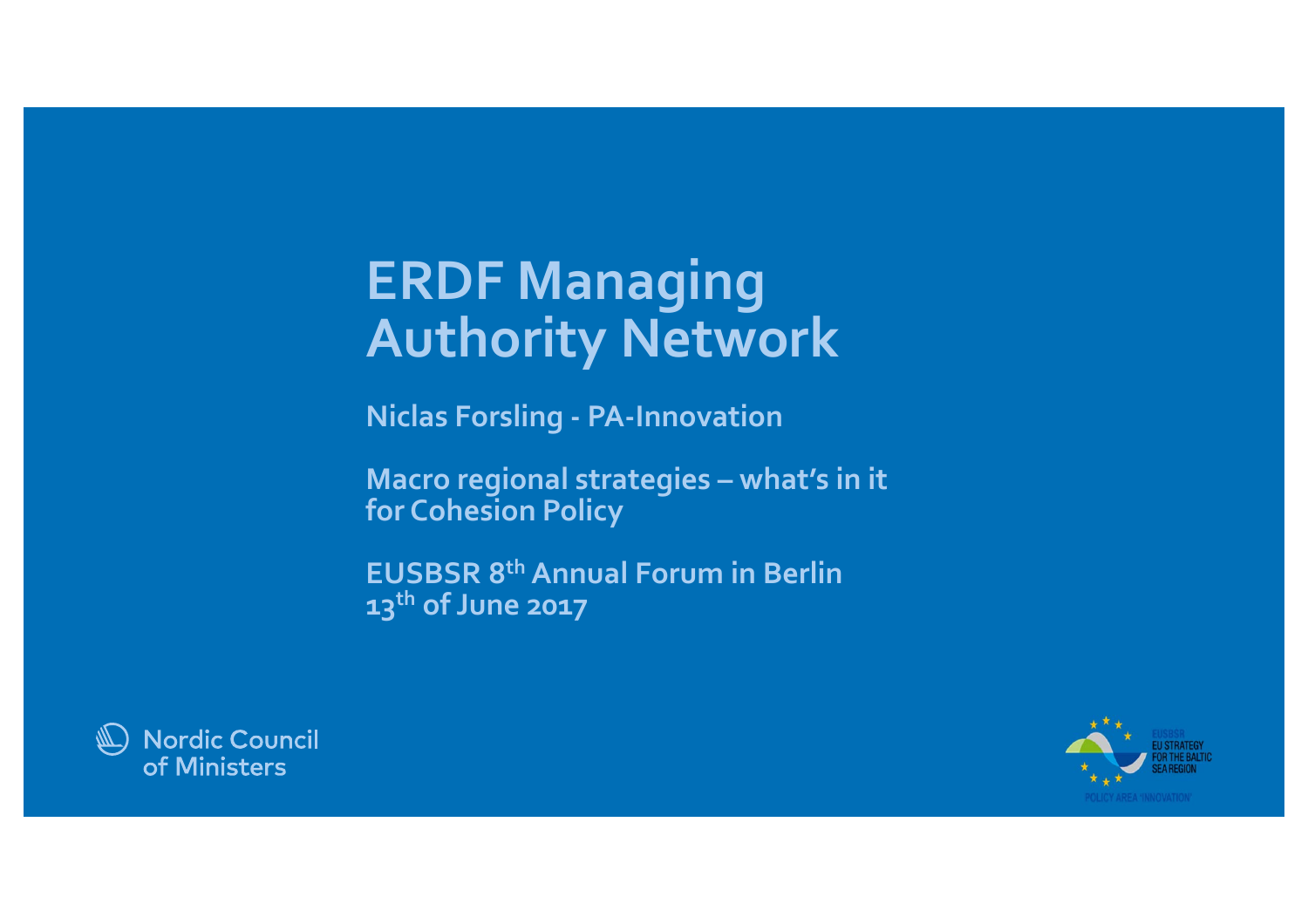## **Policy Area Innovation in EUSBSR**

The role of policy area innovation is to foster innovation by:

- 1. Enable shared learning,
- 2. Create and strengthen networks across the BSR,
- 3. Align resources and regulations,
- 4. Facilitate the joining up of forces in common programmes and investments.





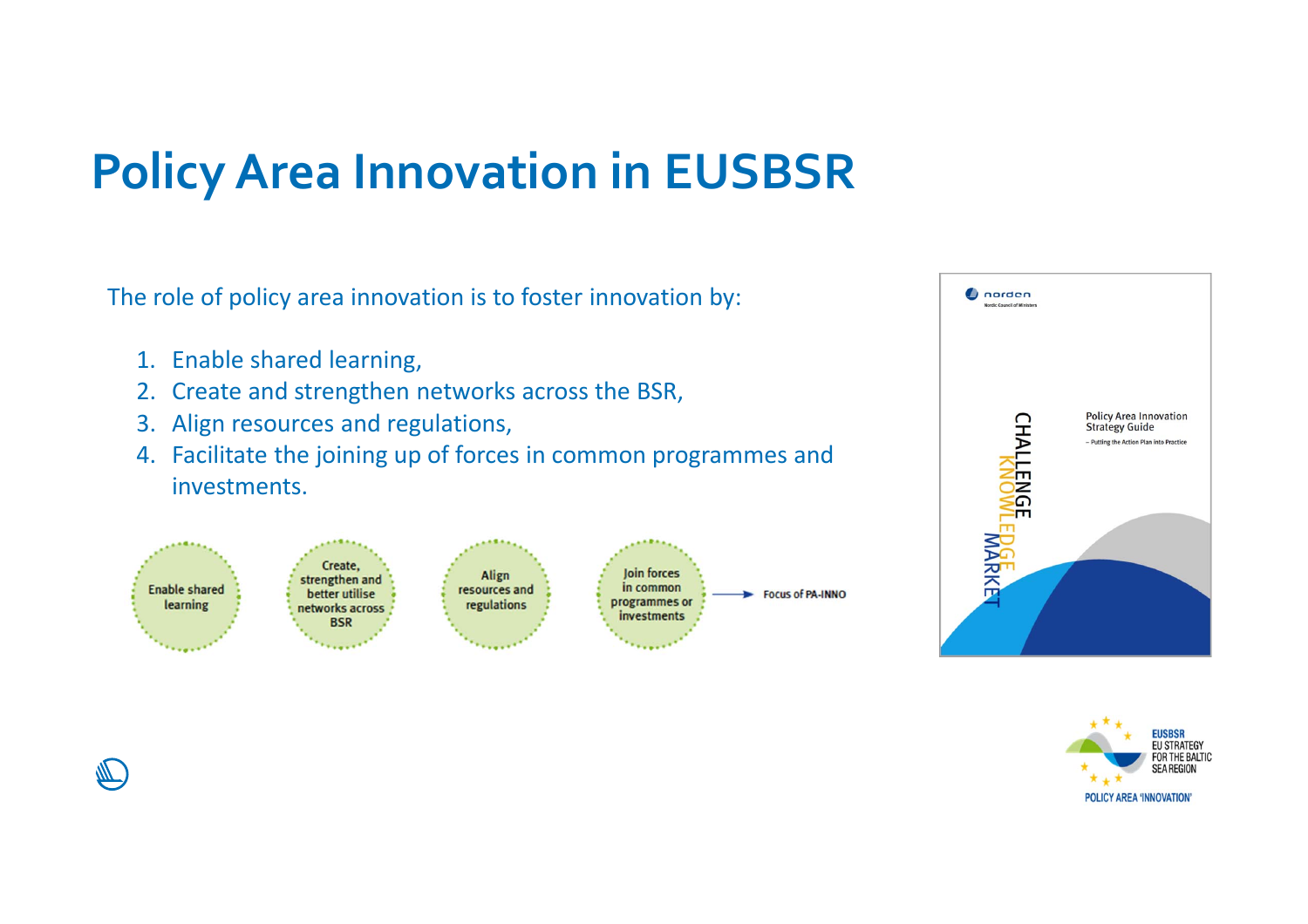## **ERDF MA network in EUSBSR**

- ―Formed 19<sup>th</sup> of May 2016 in Warsaw
- **―**  The MA network explores the opportunity of transnational collaboration funded by the ERDF structural funds programmes.
- **―** Activating Common Provision Regulation Art. 70?
- ― The ambition: Increase the geographical flexibility of ERDF structural funds, to better contribute to the implementation of the EU Strategy for the BSR.
- **―** Initial focus:

╨

- Policy Area : PA-Innovation
- Innovation policy applied:
- Topic for pilot: Clean-tech

**Smart Specialisation Strategies** 



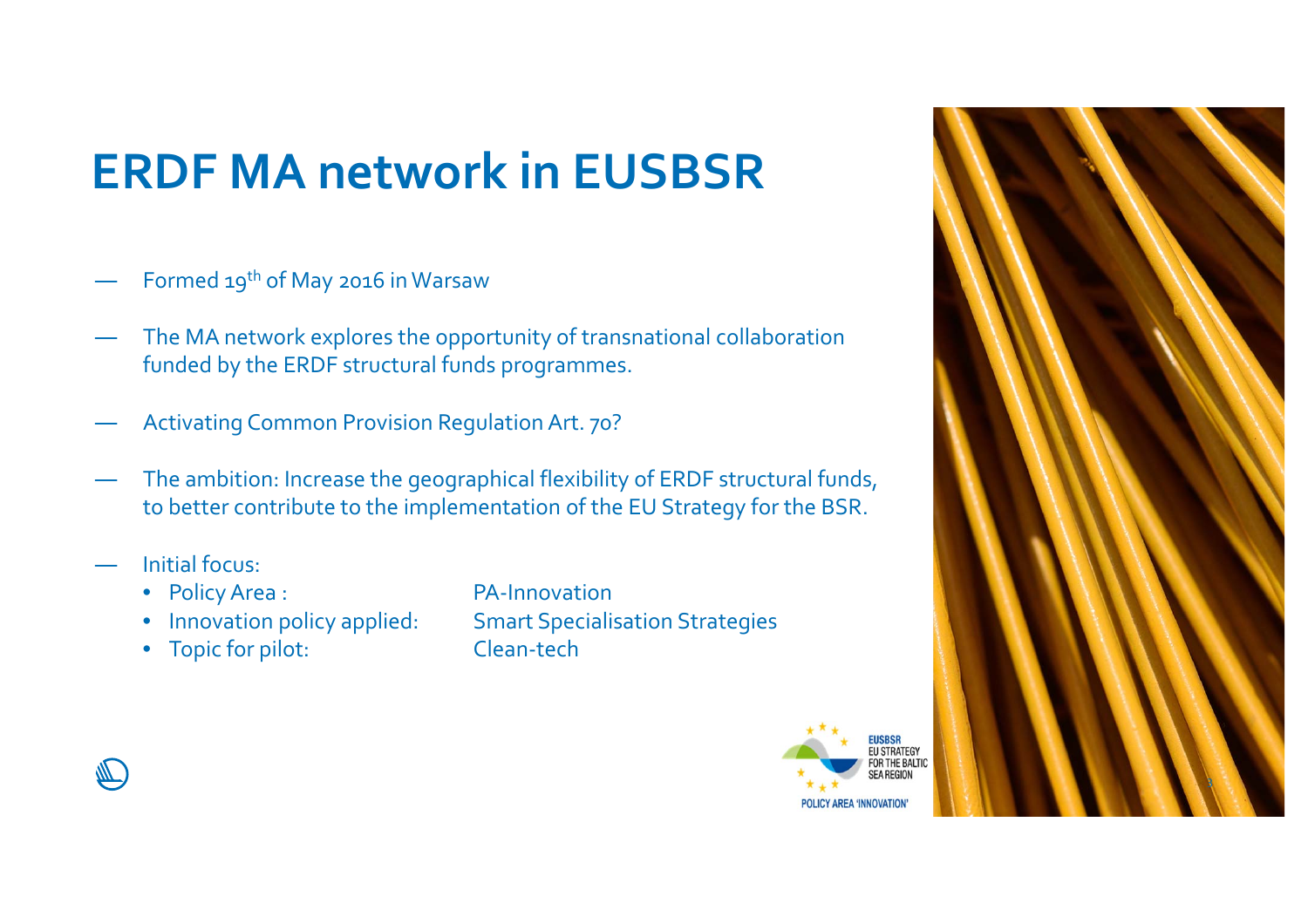## **Cleaner Growth, a pilot project initiative**





**EUROPEISKA UNIONEN** Europeiska regionala utvecklingsfonden



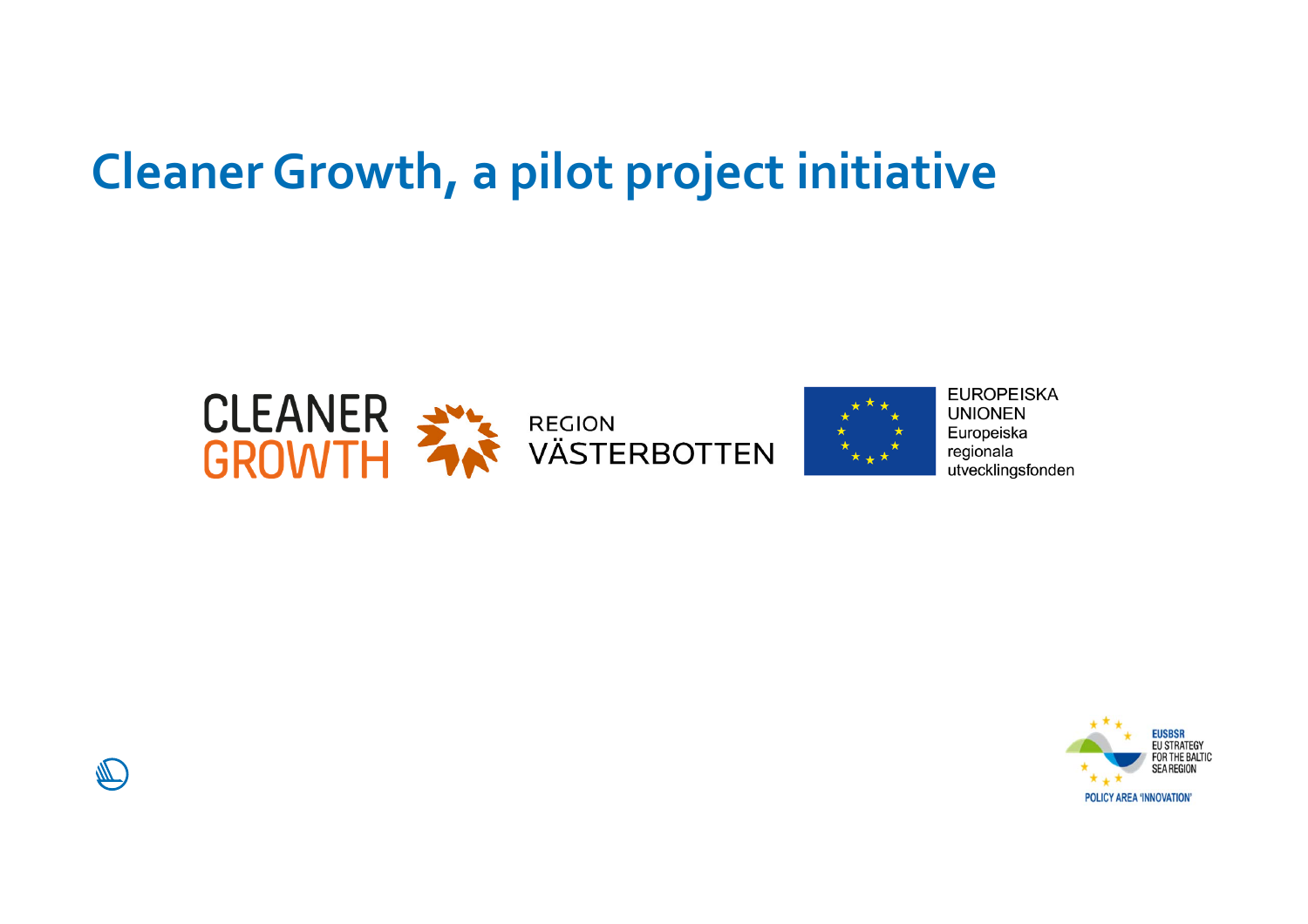## **Cleaner Growth, a pilot project initiative**

#### **Overview of the procedure:**

#### A few key dates :

- • 30th of March: Meeting between regional innovation planners with clean-tech focus in their smart specialisation strategies, Stockholm
- $\bullet$ 2nd – 3rd of May: Workshop to develop proposals for project collaborations, Copenhagen
- $\bullet$ 13<sup>th</sup> of June: Communication by ERDF MA-network on procedure to initiate project collaboration



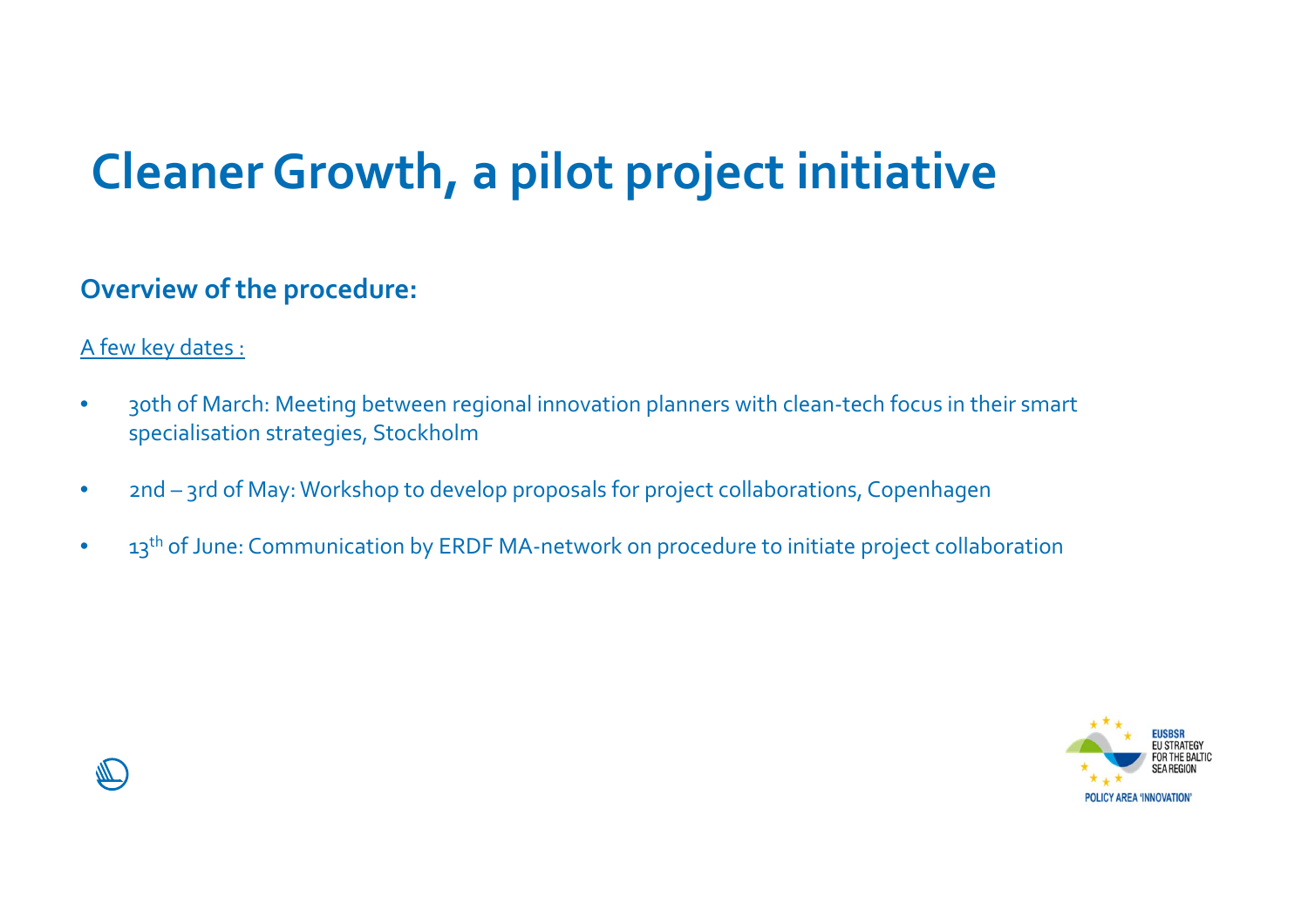#### **Outcome; 30<sup>th</sup> of March meeting regional innovation planners**

Agreed overall themes and target group

General objectives:

- To support transnational implementation of Smart Specialisation Strategies (policy instrument), *confirmed*
- Agreed topic: clean-tech, *confirmed*
- *To address overall themes aligned regional structural funds programmes:*
	- *i. Clean-tech collaboration to enter new markets*
	- *ii. Clean-tech collaboration for feasibility studies, to test and verify solutions*
	- *iii. Clean-tech collaboration for technology and knowledge transfer*
- *Agreed target group for the workshop:*

*"Innovation support agencies actors/clusters etc. that works to develop companies, which provide either cleantech solutions, including clean energy, contributing to a circular thinking and or solutions which reduce material use or waste."*



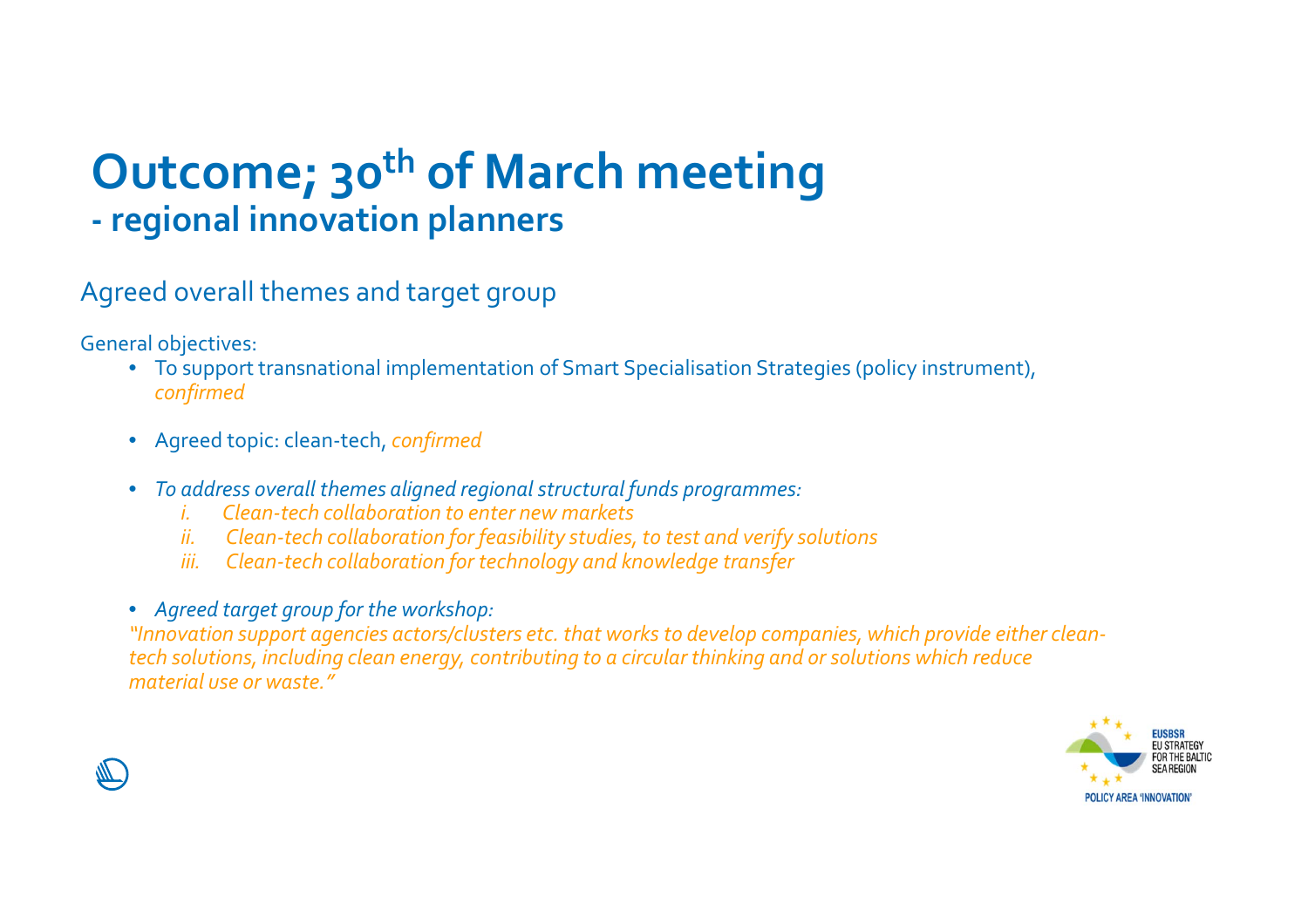# **Outcome; 2n<sup>d</sup> – <sup>3</sup>rd of May workshop**

### **- Innovation support agencies actors/clusters**

#### 5 project collaboration proposals developed:

Clean-tech collaboration to enter new markets:

1. Jointly entering new challenging markets

Clean-tech collaboration for feasibility studies, to test and verify solutions:

- 2. Commercializing forest-based protein
- 3. Increasing the share of renewable energy in e-Mobility
- 4. Increasing the share of renewable energy e-Mobility

Clean-tech collaboration for technology and knowledge transfer :

5. Testbeds for testing and verifying new clean tech solutions



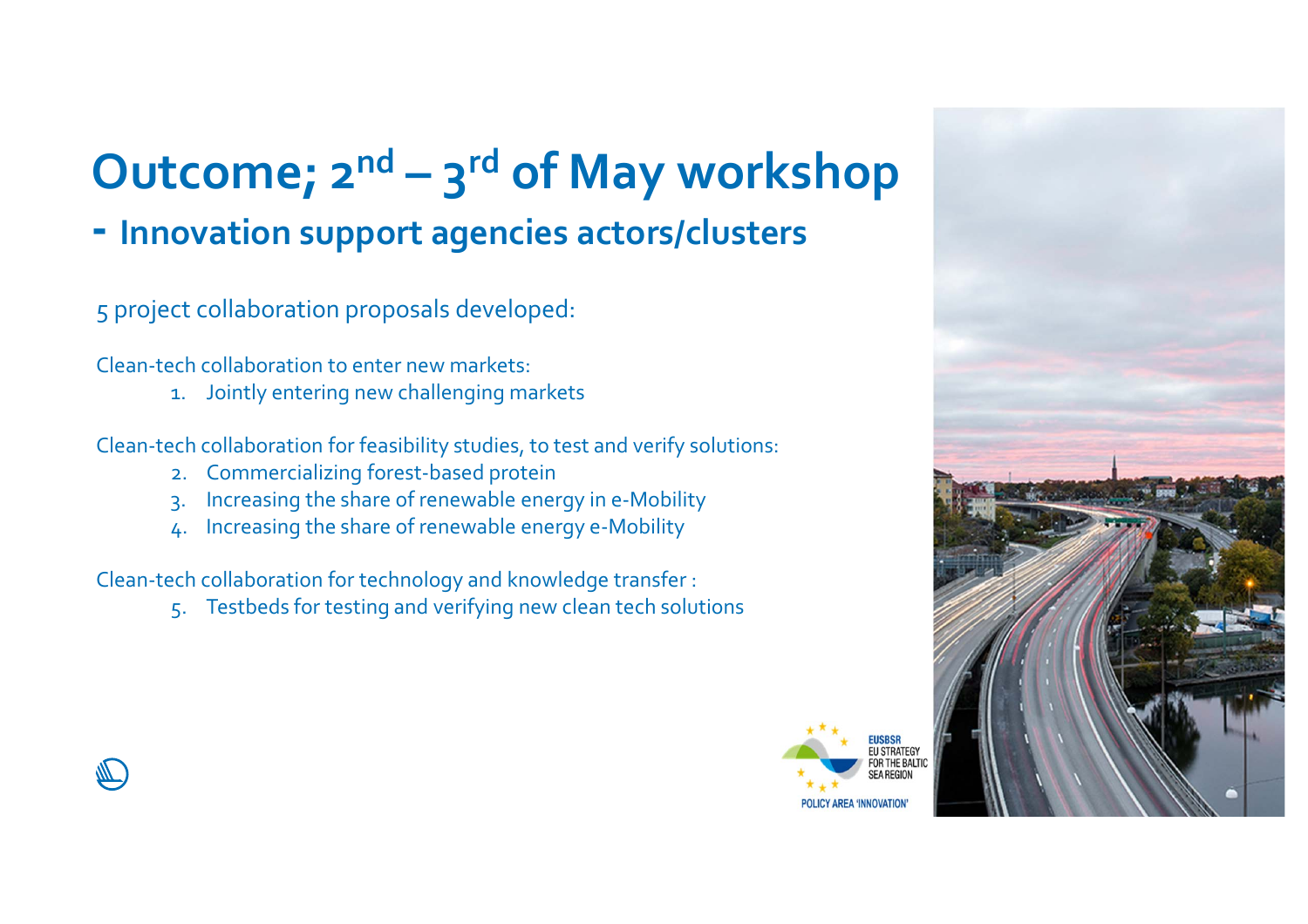# **Question; how to cooperate?**

#### **- For ERDF MA-network to consider and address**

- 1. No Lead Partner Principle
	- Probably separate decisions for each partner
- 2. Need of a coordinator for coordination of activities
	- Ensuring that all activities are being interlinked and carried out according to plan
	- Be responsible for internal communication, the contact point, for project stakeholders
- 3. The coordinator can be assigned to do joint project reports
	- Be responsible for joint external communication of project activities
	- Need to be appropriately equipped and EXPERIENCED
- 4. Can all partners share cost for project implementation?
	- Not all regions will be able to activate art.70, politically impossible.
- 5. Concern if ERDF Structural funds are available in all regions
- 5. Eligibility concern when involving companies,
	- match funding from companies not eligible/viewed as an income in projects



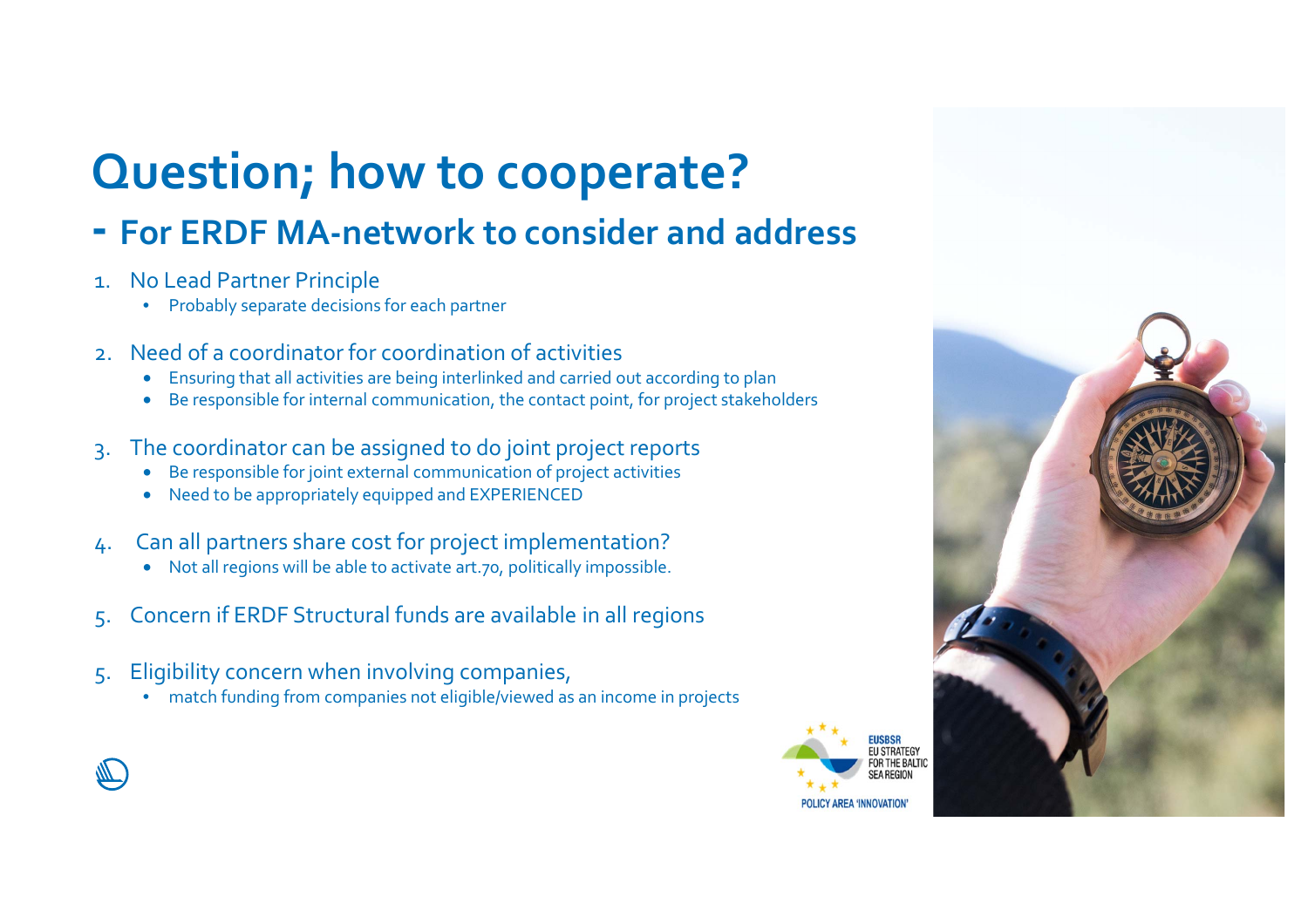## **Outcome; 5th ERDF MA-network meeting – 31st of May 2017**

<sup>4</sup> pioneering project collaboration proposals agreed to move forward with:

Clean-tech collaboration to enter new markets:

1. Jointly entering new challenging markets

Clean-tech collaboration for feasibility studies, to test and verify solutions:

- 2. Commercializing forest-based protein
- 3. Municipal operator symbiosis-circular economy
- 4. Increasing the share of renewable energy e-Mobility

Clean-tech collaboration for technology and knowledge transfer :

5. Testbeds for testing and verifying new clean tech solutions



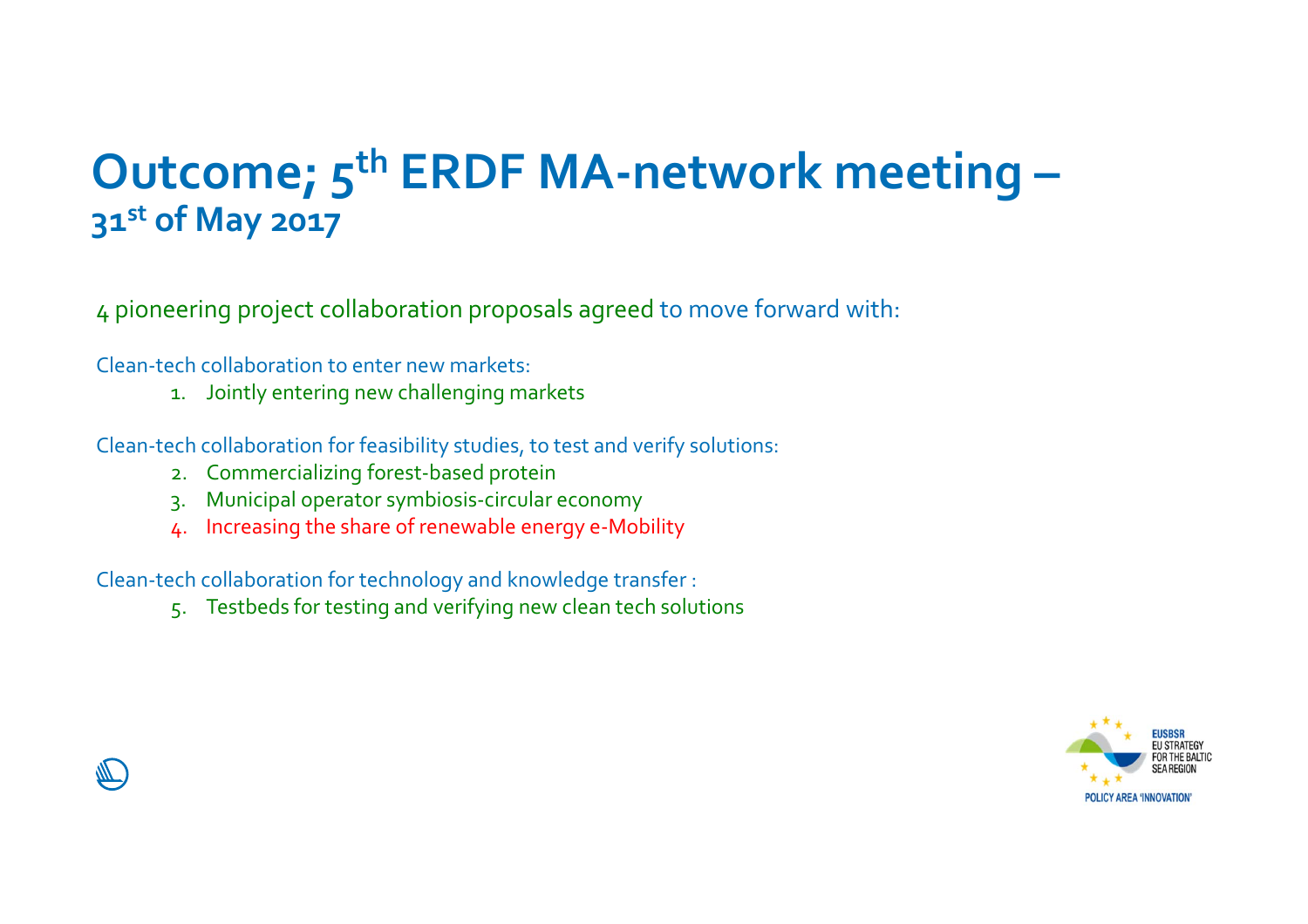## **Outcome; 5th ERDF MA-network meeting – 31st of May 2017**

Agreements and Next steps:

- •Ambition of aligning activities and resources by coordination of on-going project operations
- $\bullet$ Agreed to attach additional activities and corresponding budgets to the on-going projects
- $\bullet$  Budget amendments are possible for Finland and Sweden and in other countries budget reallocations are foreseen to be done within the current project budget frame.
- •Review of appropriate projects to be attached with additional project activities, end date 15<sup>th</sup> of July.
- $\bullet$  ERDF MA-network meeting to discuss final Monitoring Committee conditions for amending activities and budgets to ongoing projects, 13th of September in Stockholm
- • Approval of pioneering projects by amending activities and budgets (or budget reallocations) expected to be completed by 31<sup>st</sup> of October 2017.



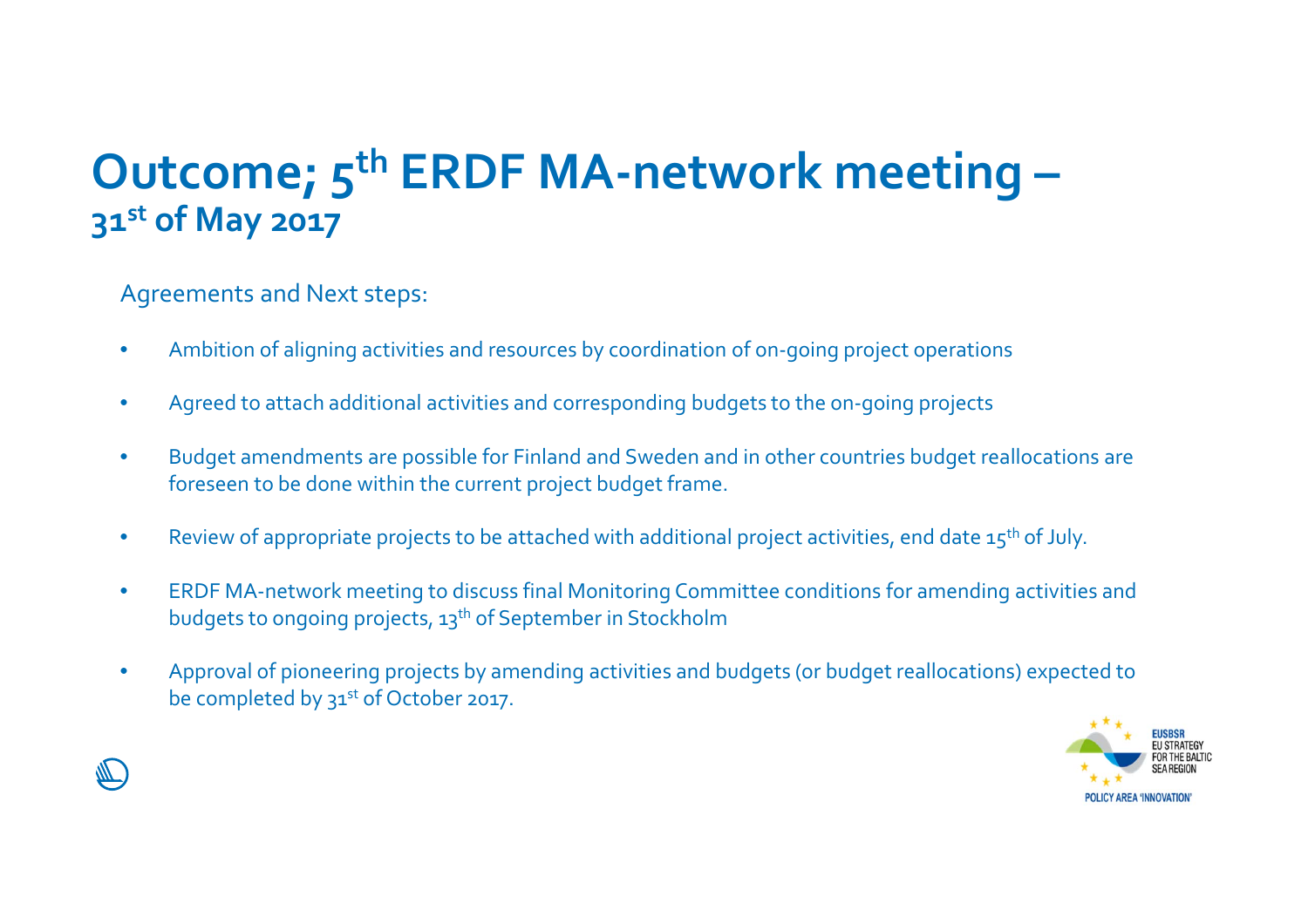## **Outcome; 5th ERDF MA-network meeting– 31st of May 2017**

What is the current focus and future ambitions:

- •ERDF MA-network is not in competition with, rather a complement to Interreg programme collaboration
- $\bullet$  The objective, at this stage, is to increase the possibilities for transnational collaboration through continued focus on;
	- $\checkmark$  Implementation of Smart Specialisation Strategies
	- $\checkmark$  Small scale operations such as:
		- i. jointly targeting new markets,
		- ii. knowledge transfer/networking and
		- iii. feasibility studies.
- • ERDF MA-network aims to provide a more agile response to local and regional demand
	- $\checkmark$  Time span from project development to approval of pioneering projects, 7 months.
	- $\checkmark$  ERDF Structural Funds with strong local and regional connection, meet the need.
- • ERDF MA-network welcome alignment other funding sources and instrument than ERDF structural funds, to project collaborations of priority.
- •The ambition is to launch a coordinated call between ERDF Structural Fund Programmes, possibly during 2018 .

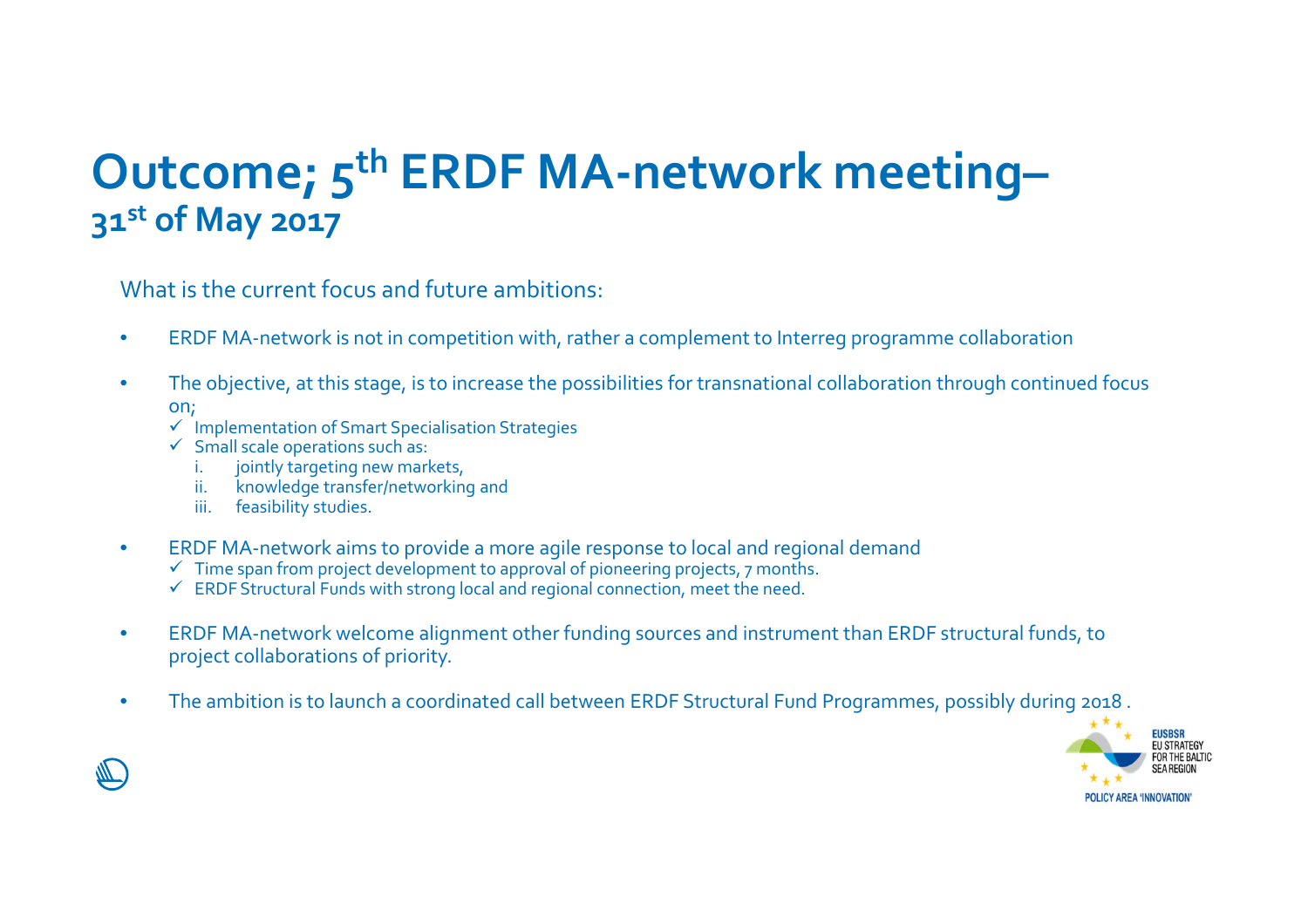# **MA network – upcoming initiatives**

- 1. In the pipeline: A new pilot focusing on Digitalisation
	- Seed money project funded by Swedish Institute
	- Project proposals to be presented in June 2018 at 9<sup>th</sup> Annual Forum in Estonia
		- *Possibly to be used to launch a coordinated call*
- 2. Alignment of Funding Models in the Baltic Sea Region (AFM-BSR)
	- $\bullet$   $\,$  Focusing on a match-making platform, region to region S3 collaboration.
	- Seed money project approved, May 2017
- 3. Smart Blue Regions, an Interreg-BSR project looking into the option of making use of the MA-network
	- $\bullet$  Workshop conducted in Malmö on the 27<sup>th</sup> of April 2017
	- Project collaboration proposals to be presented to ERDF MA-network in December 2017



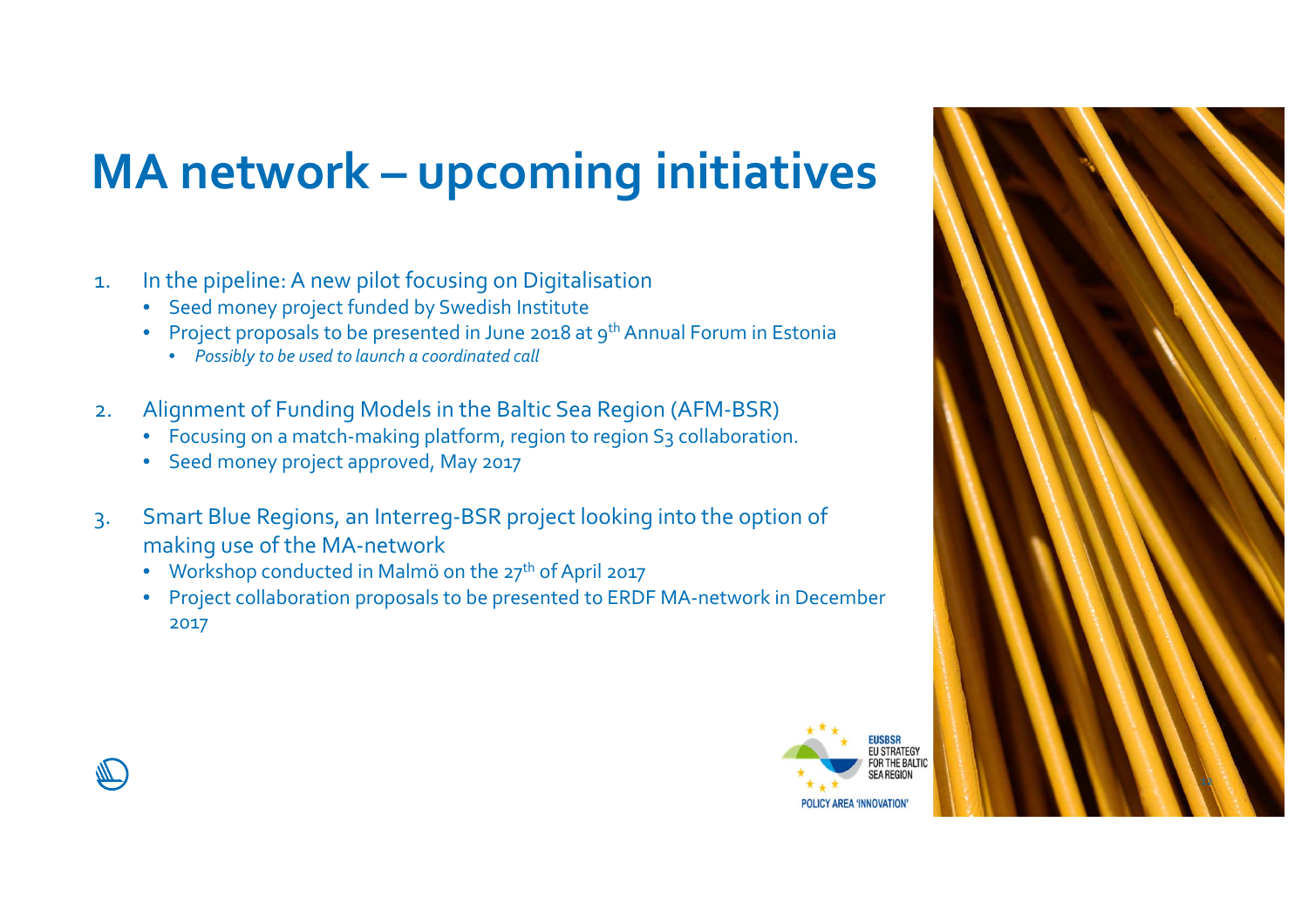## **Reflections from PA-Innovation**

#### What can we see:

- $\bullet$  Great local and regional interest for transnational collaboration in order to fully utilizing their smart specialisation strategies
- $\bullet$ Managing Authorities for ERDF structural funds programme welcome transnational collaboration
- $\bullet$ Can this bring new life and fuel to macro regional collaboration in the Baltic Sea Region?

But also:

- $\bullet$  Will smart specialisation strategies 2.0 outline type of transnational collaboration needed for different focus areas?
- $\bullet$  If so, can we see the need for and type of transnational collaboration being reflected in future ERDF structural fund programmes?



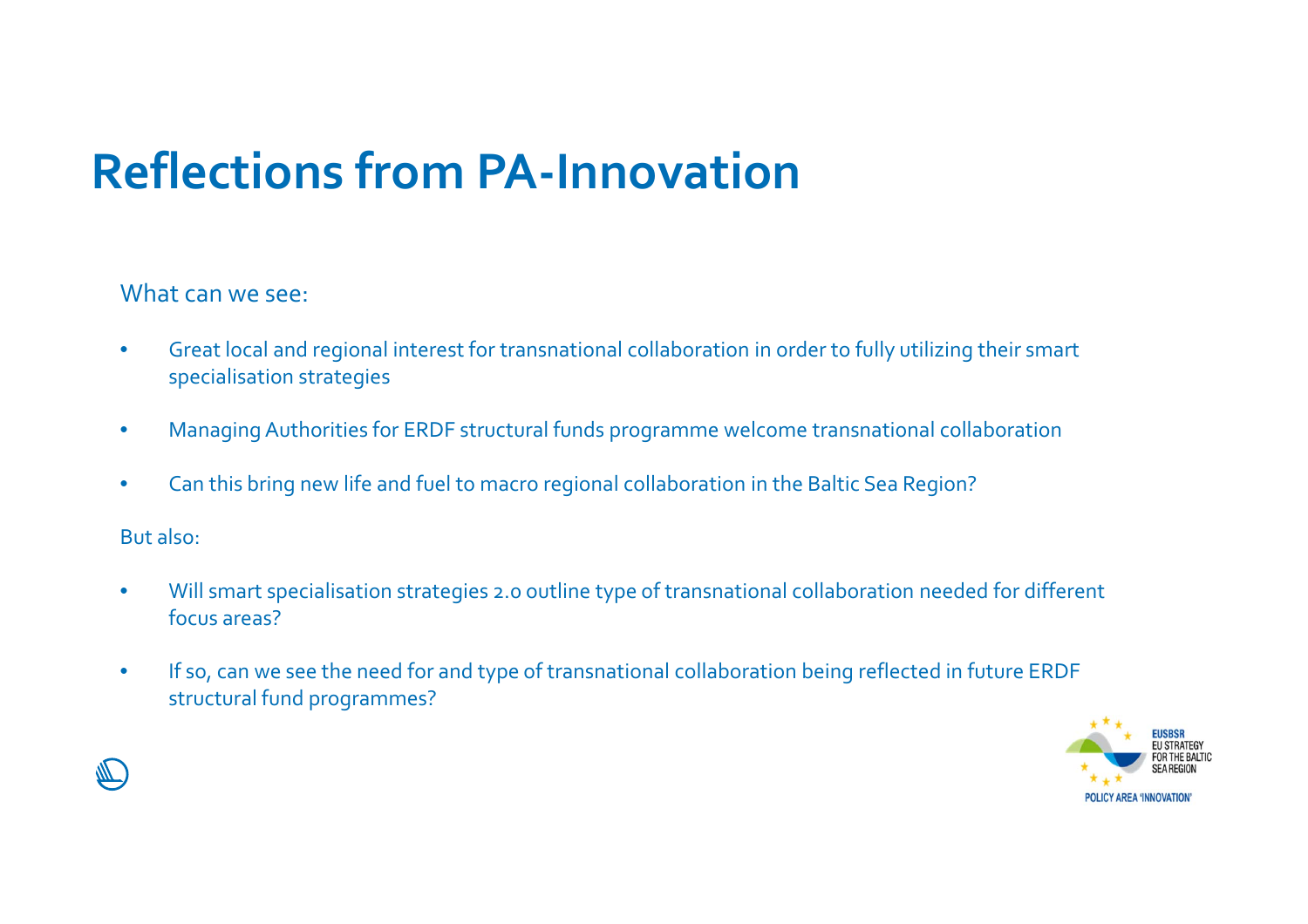# INNOVATION express

## …a core activity of BSR Stars

Transnational call for proposals for the internationalisation of SMEs through cluster initiatives and business networks